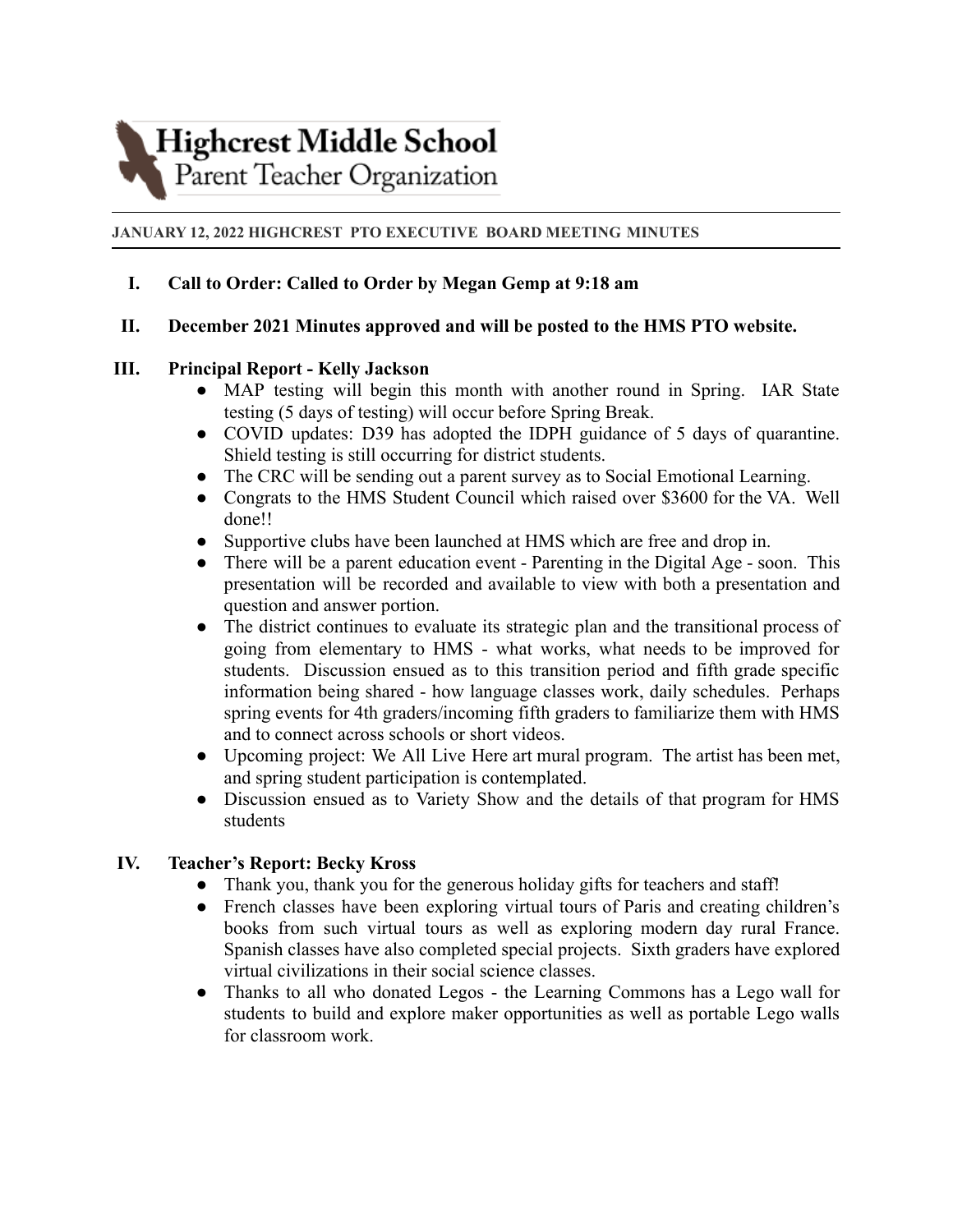## **V. President's Report - Megan Gemp**

- Motion for the Board to approve the December 2021 meeting minutes was approved unanimously.
- Discussion ensued with Kelly Jackson and the board re: the We All Live Here art program anticipated for spring 2022
- Valentine's Day yard signs will go out in February
- April Wilmette Theater Box Office Month the HMS PTO, in conjunction with the Wilmette Theater, will be able to pick a movie to present and then will decorate the box office to highlight HMS during a weekend in April.
- Next year's HMS PTO slate recruitment will begin shortly. Any current board members or new parents interested can reach out to Megan Gemp to become involved.

## **VI. COMMITTEE REPORTS**

## **Ways & Means**

• Spirit Wear – hopeful to set up PayPal and an online option to purchase Spirit wear.

## **Enrichment**

• Discussion ensued as to potential virtual enrichment options during the winter months and hopeful spring in-person, outside enrichment activities, including but not limited to the BMX Bike event and Night Sky Viewing.

## **Special Events**

• Aloha Spring is April 29 from 5:00-6:30 pm - mark your calendars! (Raindate is May 6) from 5:00-6:30 pm). The committee has met and it will be a great party with some similarities to Freaky Friday but plenty of new surprises.

## **Communications**

• Communications are running smoothly.

## **Community Services**

- Yearbook ordering deadline is last week of February make sure you order yours today!
- Teacher Appreciation Week is the first week of May 2022

## **Student Programs**

**● After School Clubs**

Winter Club session sign up is underway. Some clubs still have room. Discussion ensued as to potential new clubs - newspaper club, Rubix club - teacher sponsored and led.

## ● **Yearbook**

Ordering deadline is late February.